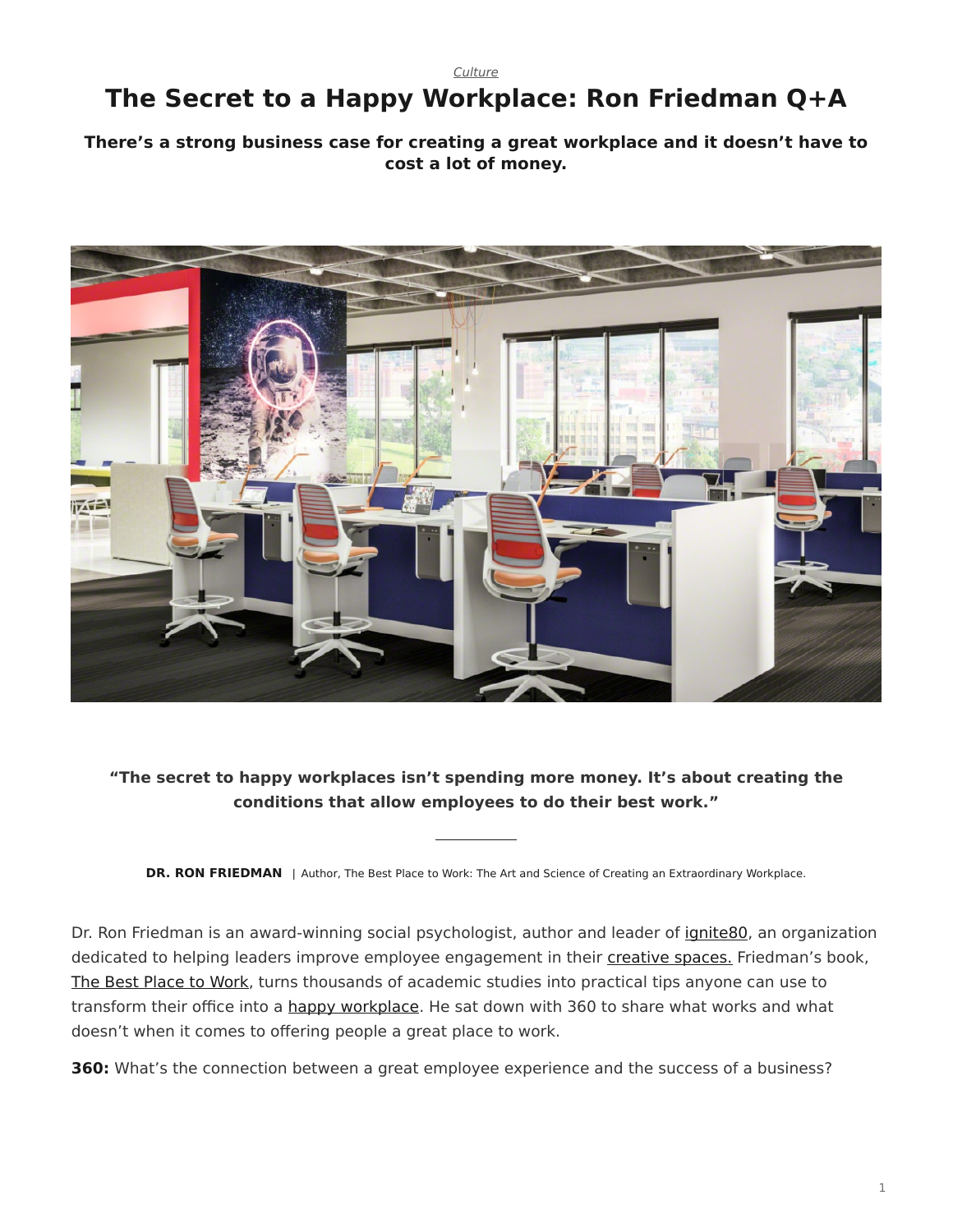**Ron Friedman:** There's a business case to be made for building great workplaces. Research shows when people like their jobs they're more creative and more productive. They invest more of themselves and find the work more interesting so they get more done. You have better customer service when people are happier at their jobs. That tends to improve their customer's experience which leads them to spend more and be more loyal. You also get lower turnover and fewer sick calls. There has never been a more important time for companies to be aware of the benefits of creating a great workplace that helps translate to greater profitability.

**360:** What is the number one myth when it comes to creating a great employee experience?

**RF:** The biggest myth is that it costs a lot of money. There's been this trend by a lot of companies you recognize to invest in outlandish extravagances like swimming pools, volleyball courts and 30 restaurants and cafés. They get the impression that to be successful they're going to have to build an all-inclusive resort. Nothing could be further from the truth. At the core of a great workplace experience is the satisfaction of basic, human, psychological needs. You can satisfy those in a way that doesn't cost a lot of money.

**360:** What are some of the mistakes you see leaders make when they try to improve their teams' experience?

**RF:** There are a lot of mistakes and they're all well-intentioned. The most common ones are people thinking in order to motivate, they need to pay people a lot more. So, they implement all kinds of bonus structures that are, in fact, so motivating they work better than we anticipate. When you give people an outcome you're looking for and put money behind it, they're going to do everything they can to reach that goal even if it means bending rules or doing things that may not be in the organization's best interest.

Another mistake can be rewards. You often see companies name 'Employees of the Month.' Those tend to backfire because it turns recognition into a competition. And, even if you do win, the chances of you winning again next month are slim to none. Another thing I see is that often new managers make the mistake of rewarding an employee who's done something well with additional time off. That sends a signal that work is punishment. A far better approach is actually to reward people with additional responsibilities because that motivates people to want to do more, enhances their competence and gives them more control over their work.

#### **360:** What keeps people engaged at work?

**RF:** One motivator is our basic human need for competence and it's not simply doing a good job. It's also having the sense of growth as your role in the organization grows. If you can make people feel like they're growing their skills over the years, they'll be more engaged and more invested in the work they do. That doesn't require more money or a bonus. It doesn't require having a swimming pool. People just want to get the sense that they are doing a good job and growing their skills.

**360:** What prevents organizations from doing a good job motivating people?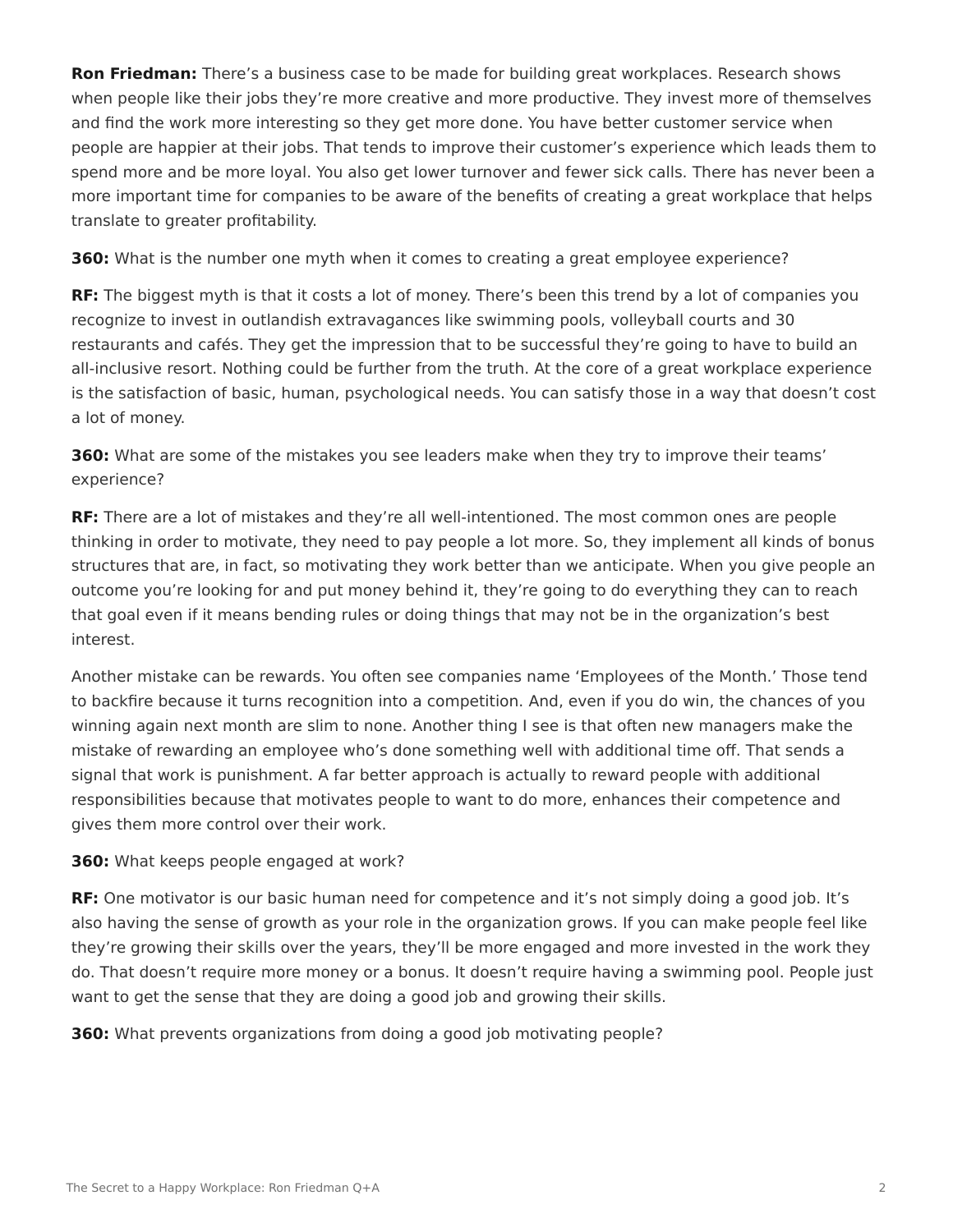**RF:** In many cases, managers and leaders have the goal of doing their job well. That often involves getting new clients, delivering presentations or speaking to the press. They don't have time to worry about whether every single person in their organization is feeling sufficiently motivated every single day. It's really critical to have practices in place that automate this. And, when I say automate, I don't mean having a computer program run something. I mean having it happen without you as a leader having to worry about it.

**360:** Can you give us examples that do work?

**RF:** Simple ideas don't have to cost a ton of money and can lead people to experience growth on the job on a regular basis. One idea is to provide every employee with a reading budget. Imagine if once a quarter you could buy a book that is relevant to your job. It's when we're exposed to new ideas and fresh perspectives that we feel our competence grow. When we're able to apply that to the work that we do at the office, we feel like our skills are growing. It's such a simple and basic thing and yet so few organizations actually do it.

Another idea is to start a "You Don't Have to Read the Book, Book Club." One person is charged with reading the book and sharing some concepts from the book. Then, you can have a discussion over what ideas resonate. It opens it up for conversations in a way that's not threatening. And, if everyone reads one book a year, you're not asking too much from anybody, yet everyone is still learning. If every employee comes up with one good idea per year as a function of having purchased books, the program pays for itself.

**360:** Beyond continuous learning, what other benefits do you see as motivators?

**RF:** Radio Flyer has done something that's interesting. They provide mileage reimbursement to people who ride their bikes to and from work. It's not just for people who drive their car for business. Now, if you're exercising with a bike, you can log your mileage and receive a financial incentive for having exercised at work. And, we know there's so much research showing that exercise is not just something that lowers our weight, or makes us look or feel good, it actually improves our mental acuity at work.

Another example is this growing number of companies that reward people for not working around the clock. Rand Corporation in California figured out a financial formula so that people get a set number of vacation days and when they're on vacation, they actually get paid time-and-a-half. It's a very clever approach to getting people to actually use their vacation because as we know a striking number of Americans do not. And, we know restocking our mental energy enables us to perform at a much higher level.

**360:** How do you encourage organizations to put permissions in place that let people take advantage of these benefits?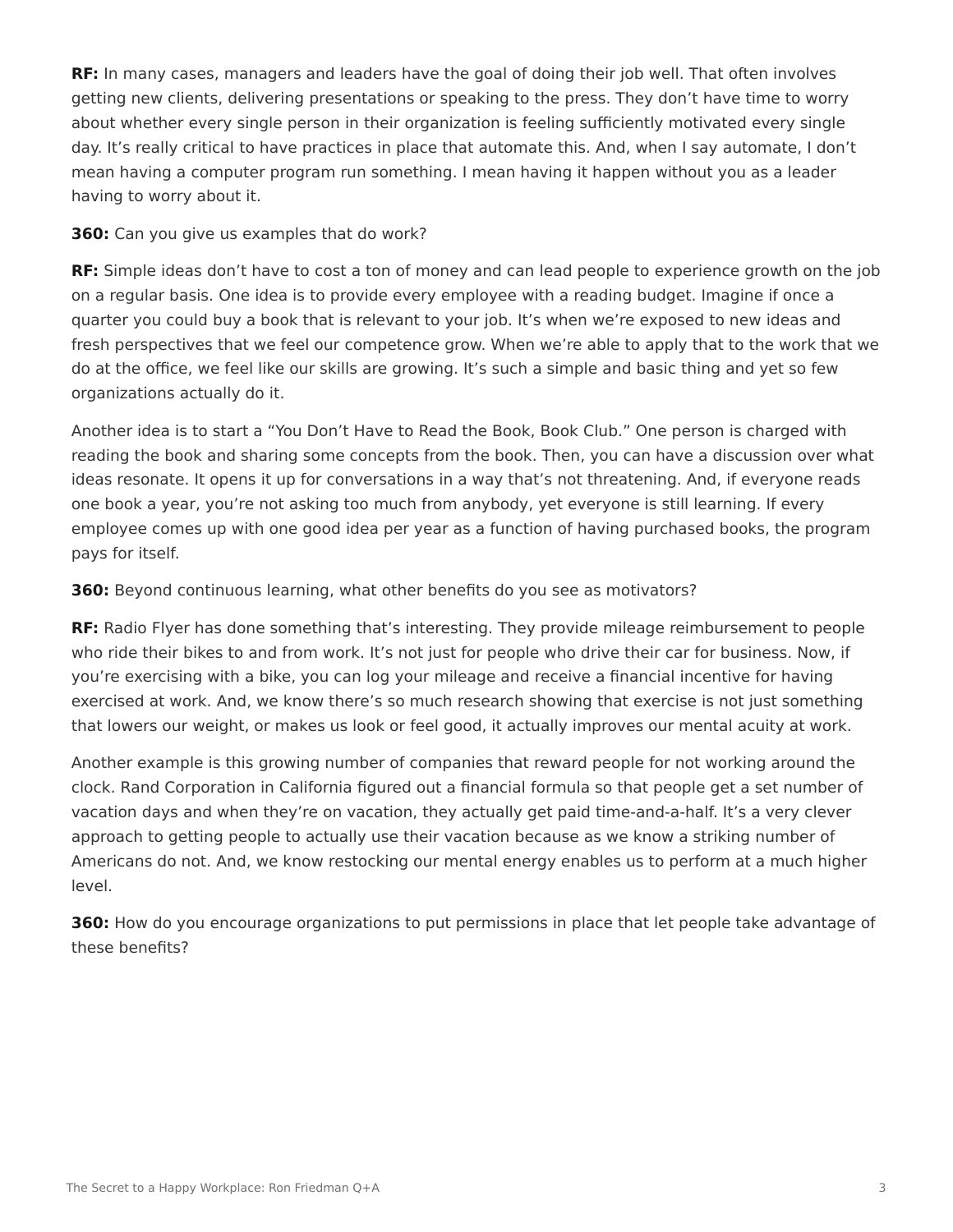**RF:** There's no greater granting of permission than modeling the right behaviors. It doesn't matter what's in your handbook. What matters is what the people at the top are doing. We often have companies bring in all of these athletic facilities that nobody uses because it's perceived as wasting time during work hours. What we should be doing is having leaders take walking meetings. If you do that, then it encourages other people to move during the day and movement improves their stamina, mood and energy.

In the second part of our conversation "[How Is Our Work Experience Changing](https://www.steelcase.com/research/articles/work-experience-changing/)," Friedman tells us what's changed since his book was published four years ago and what remains at the core of a great workplace experience.



Dr. Ron Friedman is an award-winning social psychologist who specializes in human motivation and top performance. He's the author of [The Best Place To Work: The Art and Science of Creating an](https://www.amazon.com/Best-Place-Work-Extraordinary-Workplace/dp/0399165606) [Extraordinary Workplace.](https://www.amazon.com/Best-Place-Work-Extraordinary-Workplace/dp/0399165606) And, leader of ignite 80 – an organization dedicated to improving employee engagement by giving leaders and their teams science-based practices for enriching engagement and improving everyone's experience at work.

| +About Steelcase |                  |
|------------------|------------------|
| +Customer Care   |                  |
| +Legal Notices   |                  |
| +Connect With Us |                  |
| +Contact Us      |                  |
|                  | <b>Steelcase</b> |
|                  |                  |